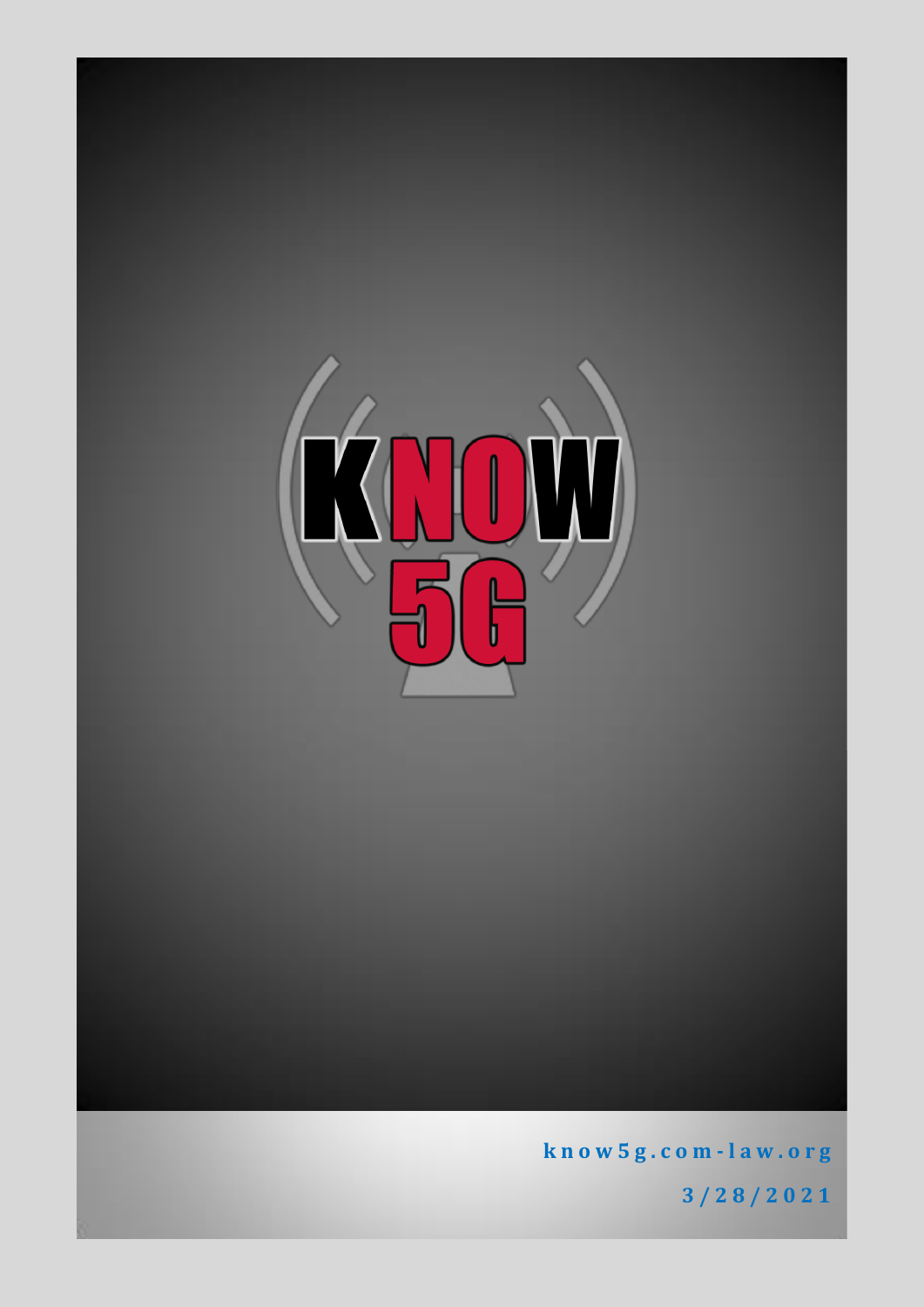# **DIRECTIONS FOR USE OF BLUEPRINT LETTER(S)**

The following instructions should be read and understood completely, in order to ensure your letter is written and formed so that it will be received and actioned by the recipient(s). Do not deviate from these instructions unless you are competent in writing legal and lawful documents. Every specific instruction is for a purpose; some of these reasons will be explained.

In general, the variables mentioned below, must be a certain way for this reason; there are obvious, and also hidden rules when dealing with the lawful and the legal world. Colours, sizes, fonts and other details all have a coded meaning which is part of your expression of your will. As it would seem odd for a Westerner to respond with "yes" verbally while shaking their head, or speaking anything which physical actions contradict, it is the same with writing legal / lawful documents. Details such as paper colour, or type of font will imply meanings which unless you understand, will likely work against your words. This can make documents "become a legal nonsense".

In law, actions hold more weight than words. "Action speaks louder than words" is very appropriate.

As language can alter jurisdiction, so can formatting. Any errors in documents and letters are often used as an excuse to disregard or ignore them if expedient to do so by the recipient such as a court. For that reason, **do not deviate** unless you know exactly what you are doing.

There are no emphasis stylings used within the instructions (beyond this preamble), as **every point is equally important**.

Please read and apply the instructions carefully, before you begin writing your letter**.** 

#### **Once your final draught is complete, please re-read instructions to prepare for a review of the final** draft, prior to sending.

Use these instructions in parallel with the relevant Blueprint Documents and Example Letters as your guide, along with the source references document "5G Source References and Legislation". The Blueprint Document is a guide for additional explanations to be used together with these instructions. The Example Letters are purely to provide examples of what final documents should look like.

OBSERVE: There are two of each type of document provided. There is one pair for government officials: 'BLUEPRINT - Objection and Demand - Government' with 'EXAMPLE ## - Objection and Demand - Government' example letters in this document and a pair for corporations: 'BLUEPRINT - Cease and Desist - Corporate' with 'EXAMPLE ## - Cease and Desist - Corporate' example letters.

Reading through the document '5G Source References and Legislation' will provide you with 12 sections, including supportive source referenced professional medical, and technical opinions, along with relevant passages from law and legislation and the penalties relevant to those quotes to use in your documents. While the sections are related, not every law or legislation will apply to every quoted professional opinion in the related section. While we have attempted to minimise the amount of reading required, you should review and use common sense to ensure the quotes and legislation are relevant to each other.

You do not necessarily need to quote the body of text from the legislation or law, simply quoting the Act Name and Year, Section, Subsection AND the maximum penalty for breach is required. Just be sure to read the specific quoted legislation and law to ensure it is relevant to the quoted professional opinion. However, you must indicate in your letter how the legislation relates to the quote used.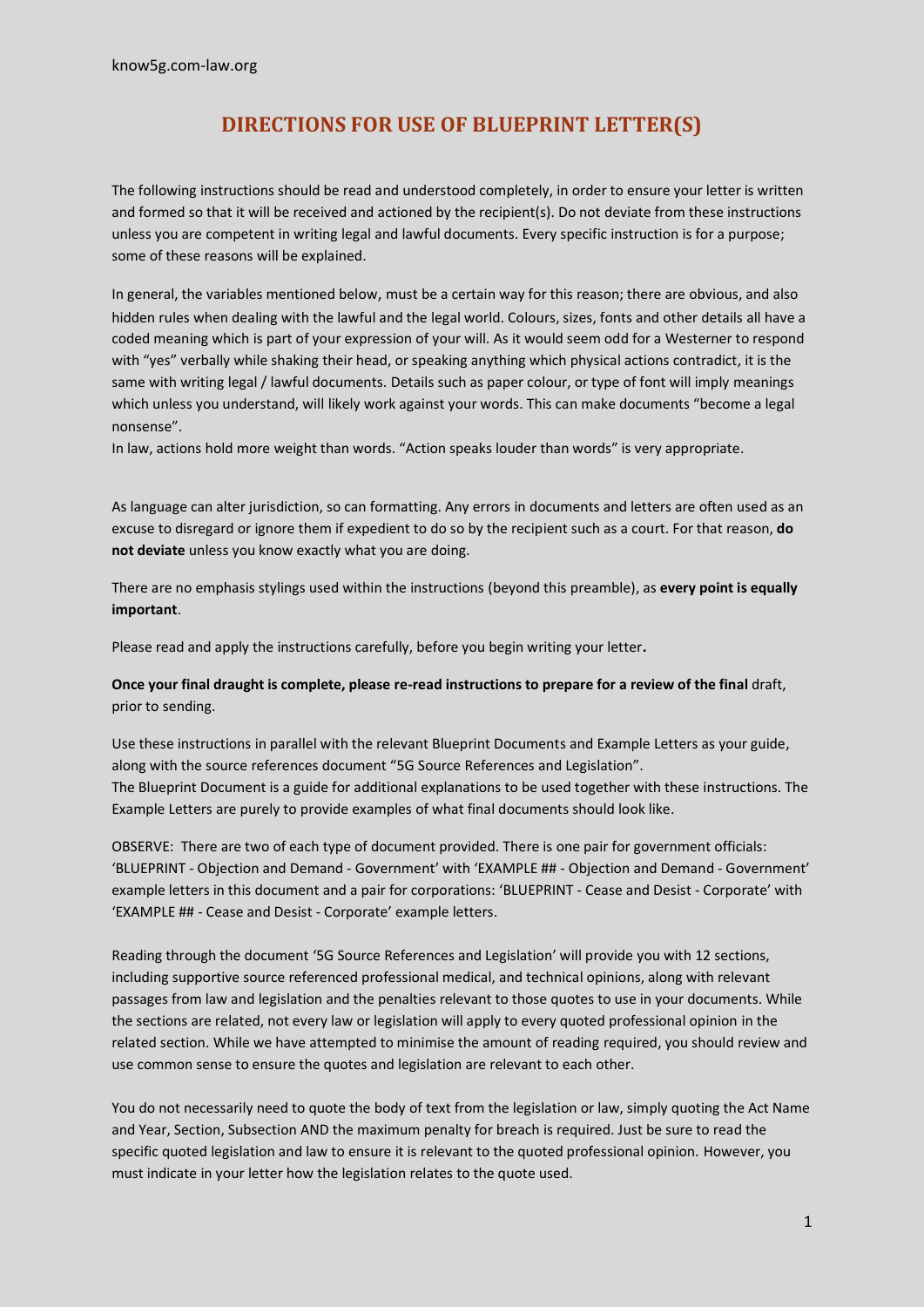On penalties: Each breach of legislation is per offence. If one hundred people are affected by an action in breach of a point of legislation, the penalty is applicable one hundred-fold.

We have provided you with a large number of quotes and legislation so as to create as many unique documents as possible by all of you who submit letters to governments and corporations. Random selection of choices of quotes and relevant legislations should increase the likelihood there are no repeat letters. So please try and randomise which sections you choose from, to help make sure each letter is as unique as possible. Duplicating exact text from the example letters should definitely not be done, as they have already been sent to appropriate departments. Duplicates do not count in "their world" as new correspondence.

Be patient. While the long list of factors may seem daunting, you will soon find it is not difficult. It just requires a little patience, and a step by step process. Learning to assemble these sorts of letters is a skill you can depend upon for the rest of your life for all sorts of legal matters, so your efforts are not in vain. One foot in front of the other…

Please feel free to direct friends, family, anyone you can think of to our website. The more people who do this process, the greater the chances of success. While it is preferable that you direct people to our website to obtain these documents so we can gauge how many people are getting involved, you can share items directly. Just be aware that there may very well be updates to these documents in future, and we would like everyone to have access to the most current versions, for maximum impact.

### **PURPOSE OF LETTERS**

There are a few things points to consider before you sit down and write your letters.

The primary purpose is actually to create a new contractual arrangement between yourself and government bodies, and corporations. While you may consider this process is a demand for law to be upheld, the sad reality is that governance is upheld through a social contract with the State, and via tacit agreements.

What governments and corporations never want you to know, is that all contracts are negotiable – particularly when previous contracts are undisclosed or without full disclosure and consent of "the governed". As such, these letters are forming a new and informed contractual agreement, whether they realise it or not. That is why contractual laws and legislation needs to be adhered to, to become enforceable in a court of law. The principles of equity shall (must) prevail where a dispute arises between statute and the common law. In other words, if statutes (which most people will refer to falsely as law) are in conflict with common law (crime and justice), the principles or rules of equity (fairness) shall be taken into account.

So what is fair and just in a contractual agreement? Full disclosure by all involved parties, reasonable time for consideration, informed consent, and lawfulness of contracts. The four step administrative process is what covers your bases in contract law. This is due process to provide consideration, informed consent, and lawfulness of contractual agreement. An explanation of the four step administrative process is covered in the last section of this document.

Remember that the primary goal is to gain a new contract to replace the "tacit consent" we have all provided by failure to contest their offer of agreement (via them providing Public Notice through advertising 5G rollouts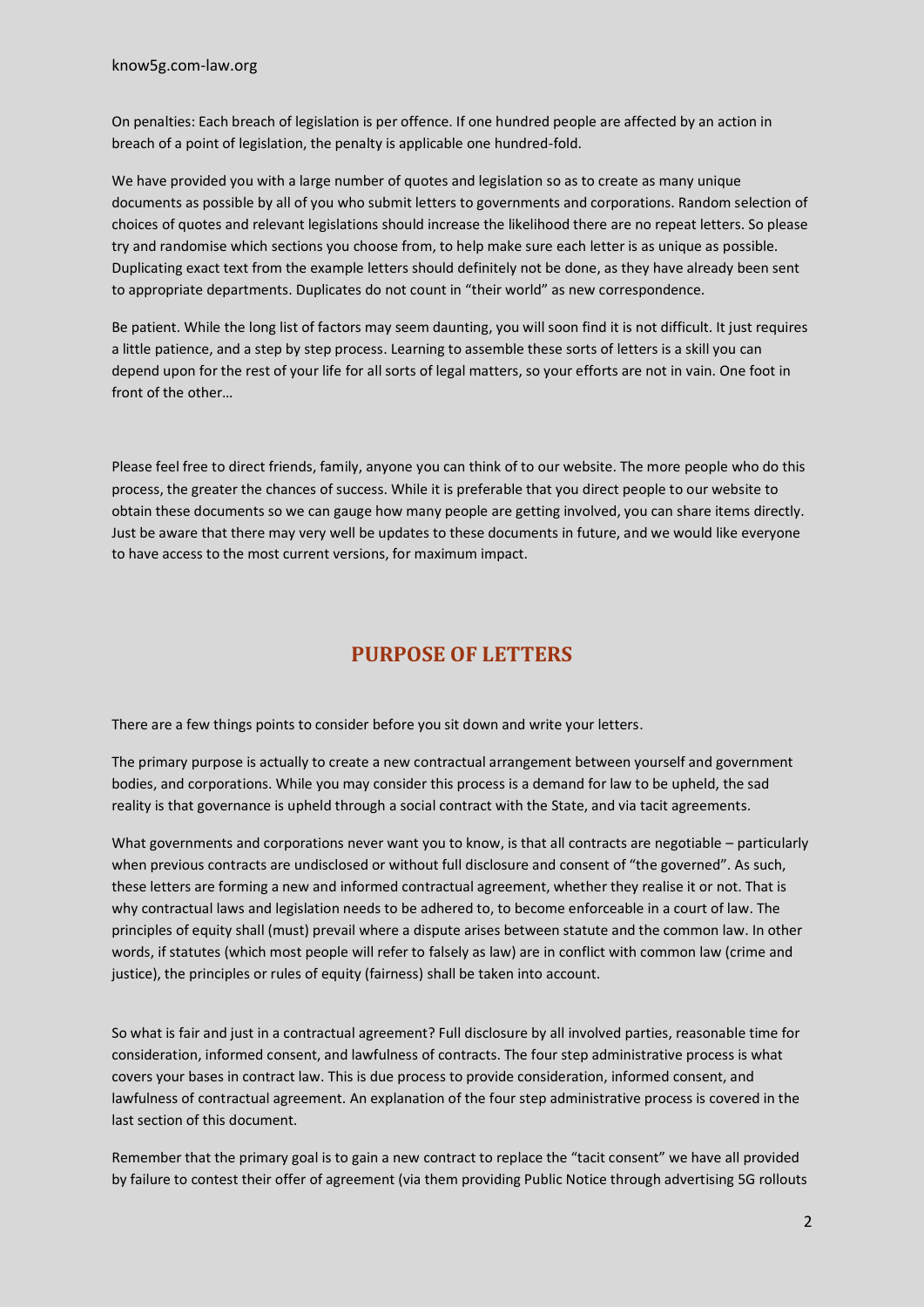on billboards, commercials, newspapers, public announcements etc). You need to Notice (instruct) them through these letters to formally reject their "offer". So, your letters must follow "their" rules, because that is the social contract we currently have with them. That will be explained further below.

### **TYPES OF LETTERS**

There are two letters you should write, depending upon the circumstances in your local area. These two styles are quite different. The first will be to telecommunications companies and corporations involved in developing and/or installing 5G network infrastructure. The second letter will be of a different type, to your local, state and federal members of government.

The reason for the separation of types of letters is simply put, a different area of jurisdiction. Corporations can only respond to legal (statute) jurisdiction, whereas parliamentarians are liable as elected officials, with full and complete personal liability for decisions made on behalf of their electorate, if you address them correctly. It is therefore a requirement to carefully read the following instructions with these facts in mind.

Instruction items which are applicable solely to letters intended for corporations are in blue highlighting, while those for government officials are in red highlighting. Items applicable to both jurisdictions are in this standard black text colour.

### **FORMATTING OF YOUR LETTERS**

- **Font:** Times New Roman font in 11.5 pt is desired, or 11 if 11.5 is not available. Use the same font throughout your letter at all times, unless the template guidance letter depicts a change. Do not use underline, **bold**, or *italics* at any time, even for emphasis. Georgia or Calibri fonts is suggested to be used for Government officials.
- **Margins:** Alignment of all page margins should be a minimum of 26 mm/1 inch from all edges of your printed document, whether hand-written or typed.
- **Addressor and Addressee format:** (Be careful with using capitalised words). Addressee: Names should generally be only expressed in Title Case (John Doe Citizen) for recipients. Names written in upper case (JOHN DOE CITIZEN) denotes a corporate entity with the lowest slave status, which you do not wish to be, but you may wish a corporate employee, director or CEO to be. Names written in all lower case (john doe) should never be used, as this denotes an infant. Addressees unless specified, should be addressed in Title Case (Mr. John Doe Citizen). The particulars of when to use "John Doe Citizen" or "John Doe CITIZEN" vary, and the reasons are too complex to explain here.
- **Paper type:** In all countries with exception of the USA, use only A4 paper. Only the USA legal system has adopted US legal paper as the proper form. Only use white paper. No shaded colourings or patterns. Ordinary white office paper is perfect.
- **Colour:** Ink colours are used to denote a specific status of sender and recipient. Never use black unless denoting or addressing a corporation, business, postal address or a particular office, and you know exactly why you would use it. In all other cases, use either blue or red for the body of your documents. A shade of blue that is legible, but not so dark as to be considered or interpreted as black if adequate. Red closest to Scarlet or Crimson is good, so long as it is dark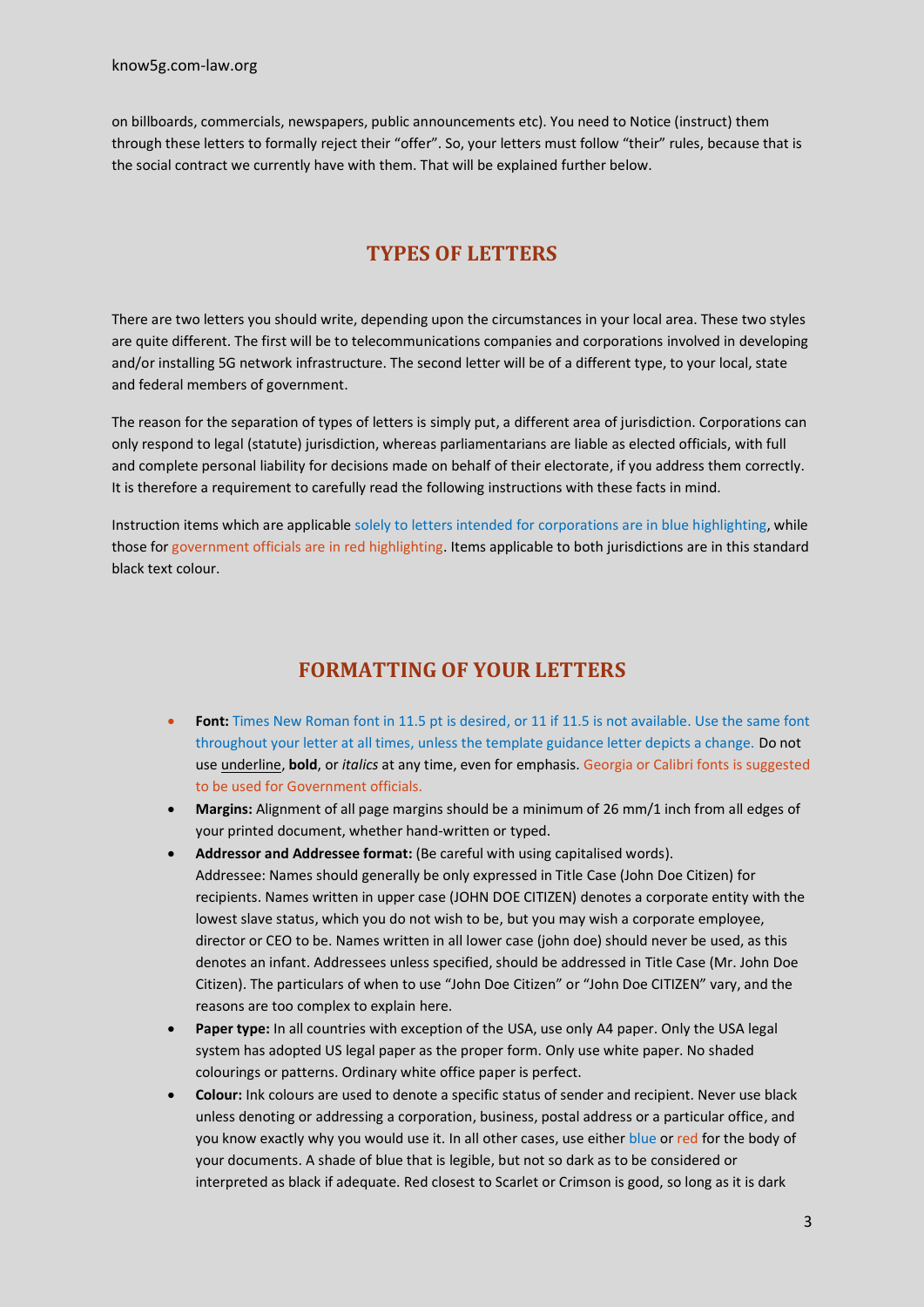enough to be easily read when printed. You may use this colour scheme purely for your autograph if you prefer, but it is recommended to use colour throughout your documents.

- **Additional colour notes:** You should use red colour for either the recipient name and sender name when denoting the man or woman, rather than 'person'. (A 'person' is NOT a man or woman. A 'person' is a legal entity, corporation, or other legal entity of responsibility with 'privileges and obligations' which is utilised as a legal tool by a living soul or being. The entity that constitutes you as a living awareness embodied in the flesh is the man or woman – this is where the 'rights and duties' exist. See a legal dictionary for further explanations of 'person').
- **Printed vs handwritten**: If you are writing by hand, do not use cursive unless you have a specific reason for using it. Make sure it is easily legible, or it will be likely disposed of without being read.
- **Alignment:** Picture your letter as having three vertical columns**.** When addressing a servant (such as a Parliamentarian, Policeman or someone working in any Office of service to the public), keep "them" on the left column, as you are addressing the letter recipient as a Servant of your will. All of your details remain on the far right of the letter. Any neutral parties are in the centre column (which in the case of the expression letter, there are no neutral parties involved). An easy way to remember this is a court room. The defendant on the left, prosecution on the right, and the judge in the centre. (This does not apply to the body text of the letter).
- **Addressor and Addressee(s):** Be sure to use the same format, font type / size / colour, grammar, and case type as depicted in the example letter(s) and blueprint documents.
- **Grammar and Punctuation:** When in doubt, reference a book (or a respectable website) on correct use of grammar – the older, the better. Do not rely upon a word processor for guidance on this, as legal and lawful grammar is different from colloquial language.
- **Breaking the Thought (Full Stops):** A full stop or Period denotes the end of one thought, and the following paragraph becomes a new one. Our living will letters are a single thought. Paragraphs should end with a semi-colon, and the new line without a capital letter. This procedure ensures the letter remains as your single expression of your will. Legal letters do not follow this practice, whereas a lawful expression of the living does.
- **Use of Brackets:** Do not use square brackets [ ] in your sentences, as this styling "removes the text from the page" and can be ignored by the recipient. Round brackets are fine.
- **Pagination:** Use the format "Page 1 of 3" if you have 3 pages. Place in the Footer of the letter.
- **Single face printing:** Only print or write on the front face of each page. DO NOT print doublesided pages.
- **To avoid rejection of your Letter:** Authorities (including corrupt members of the Judiciary) can claim they "see nothing on this letter" if the rear is blank. It has happened many times. To avoid them being able to do so:
	- o **Rear face of each page:** On the rear face of any page, print a large "Z", keeping within the 26mm margins border on all four edges of the page. (see example letter)
	- o **Rear face of last page:** Place a 10c (or higher denomination) stamp in the bottom right corner of the rear of your letter page, or the rear of the final page if more than one page is used, with an autograph and date spreading over the stamp and the paper, written at a 45 degree angle, keeping within the 25mm margins border. To ignore a document stamped in this way is in effect, Mail Fraud.
- **Reference number:** Use your registered post barcode / reference number as the reference number for your letter, placed in the Header of your letter. See "ENVELOPE AND MAILING" for particulars
- **Addressor:** Place your address and name in the Header on the right hand side. Observe the formatting and punctuation in the Blueprint letter for guidance.
- **Multi-page letters:** Do not staple multiple pages together. Use a strong adhesive or sticky tape to bind your pages together in the top left corner, or paperclip them together. (If you are familiar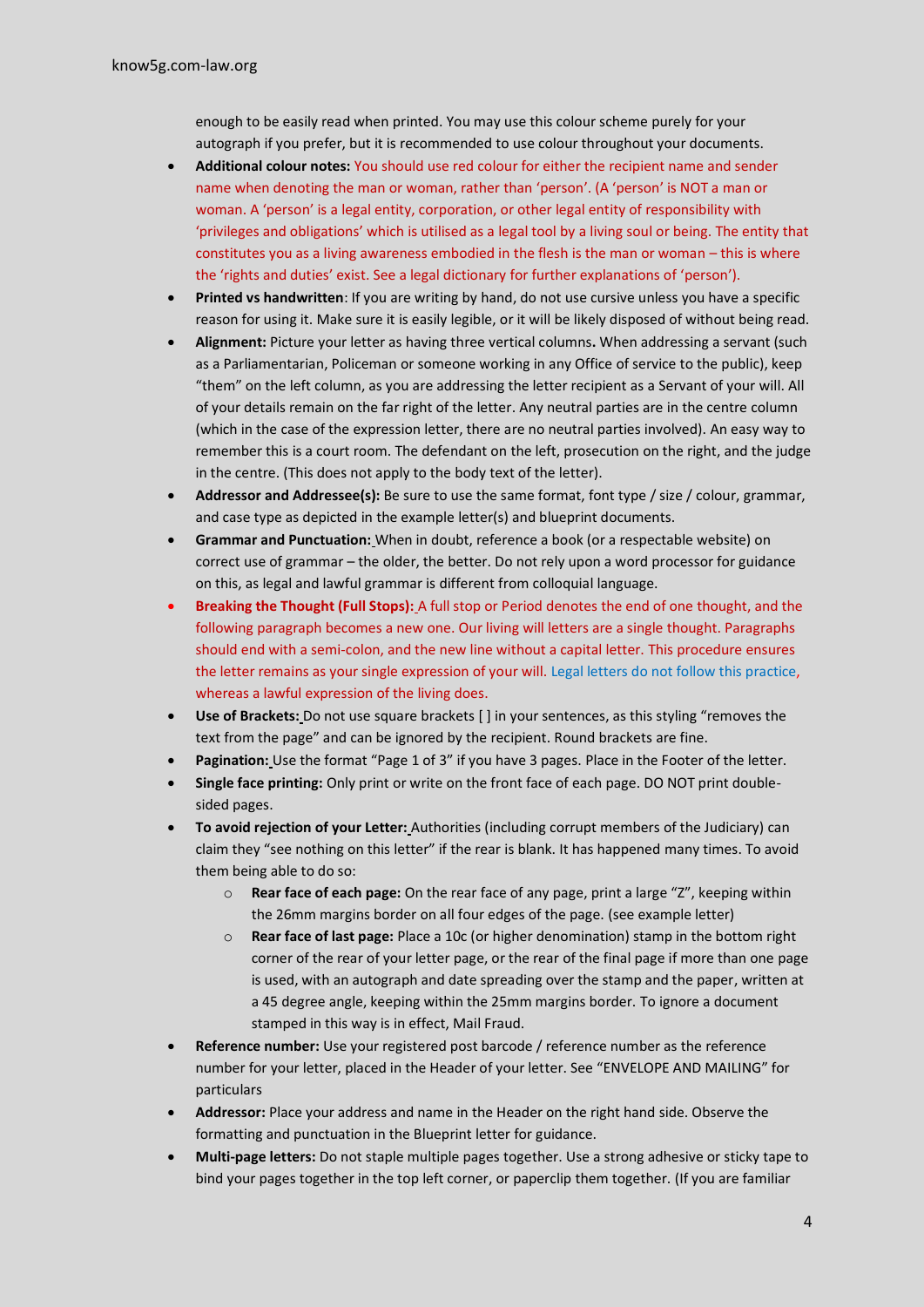with the correct procedure, use the Barrister's method of binding pages together with an eyelet with legal tape if want to add an extra indicator of your legal prowess).

#### **WRITING RULES**

- **Style of Language:** Generally, use your common sense, but do not be combative, aggressive, abusive or speculative. The letter should get straight to the point without passion. It will not be intuitive to write in this manner, but it must be done. Write in a "calculating" tone. For Government letters, while this general point is somewhat true, you should also use "emotional flourish" to fully express your concerns and fears, while the substance of your letter remains to the point of law, fairness and reasonability. Emotions have no bearing in law, but they do have effect upon jurisdiction. After all, a "person" cannot have emotion, while a living man or woman can and does. In other words you can say you are "very angry and afraid for Our wellbeing due to (an injustice)" while stating what you require quite clearly in terms of a remedy, without resorting to anger-filled abusiveness.
- **GOVERNMENT - Making claims:** Burden of proof is upon accuser:

You must not make claims you cannot easily and definitively substantiate in your letter. If you make a claim, it must be proven within the letter, unless it is so obvious as to be redundant. If you are attempting to make a statement of fact without making a claim due to lack of certainty, pose it as a question. If you are certain, and your claims are provable, make a claim. As an example, if you wrote: "There is a clear intention to use 5G to surveil the population, which is in breach of privacy laws xyz", that would be making a claim which has not been credibly proven by any statements made by the government or telecommunications companies, (even if it has been implied within their clever wording). It also has not yet taken place, which is a non-fact, or a fiction. Anything in the "future" is not yet a crime, and certainly not a prosecutable offense that is easily provable. So you now have the burden of proof, and the point can be disregarded at the recipient's will, no matter how accurate you may think it is.

Instead, the question tactic works very well: "Is it not the case that 5G may be used to surveil the population, which would be a violation of privacy laws? Is it not the case that there an intention to utilize this technology in part or whole, for this purpose?" With this question(s), you have not made any claim which requires proof of the claim, and you have also set up the recipient to be required to respond appropriately by rebutting the implied claim, (which they will not be able to do). Making claims without proof gives the appearance of hostility which should be avoided. If you pose such questions in your letter, remember that you must command BUT NOT ABUSE the recipient to respond to your question. They are not obliged to answer your questions unless you command them to do so. When issuing commands, use respectful and polite wording to avoid being perceived as belligerent.

- In Government, any sitting official is a public trustee, and you may make it known of your awareness of this fact. You may make that known by ending your letter with "We trust that you as a public trustee understand Our Notice and shall fulfil your duty and oath as such", or "We trust that you understand".
- **CORPORATE - Making claims: (Admiralty/maritime/statute) – Burden of proof is upon defendant:**

**If you have a valid claim based upon good evidence, state it when dealing with corporations. Be**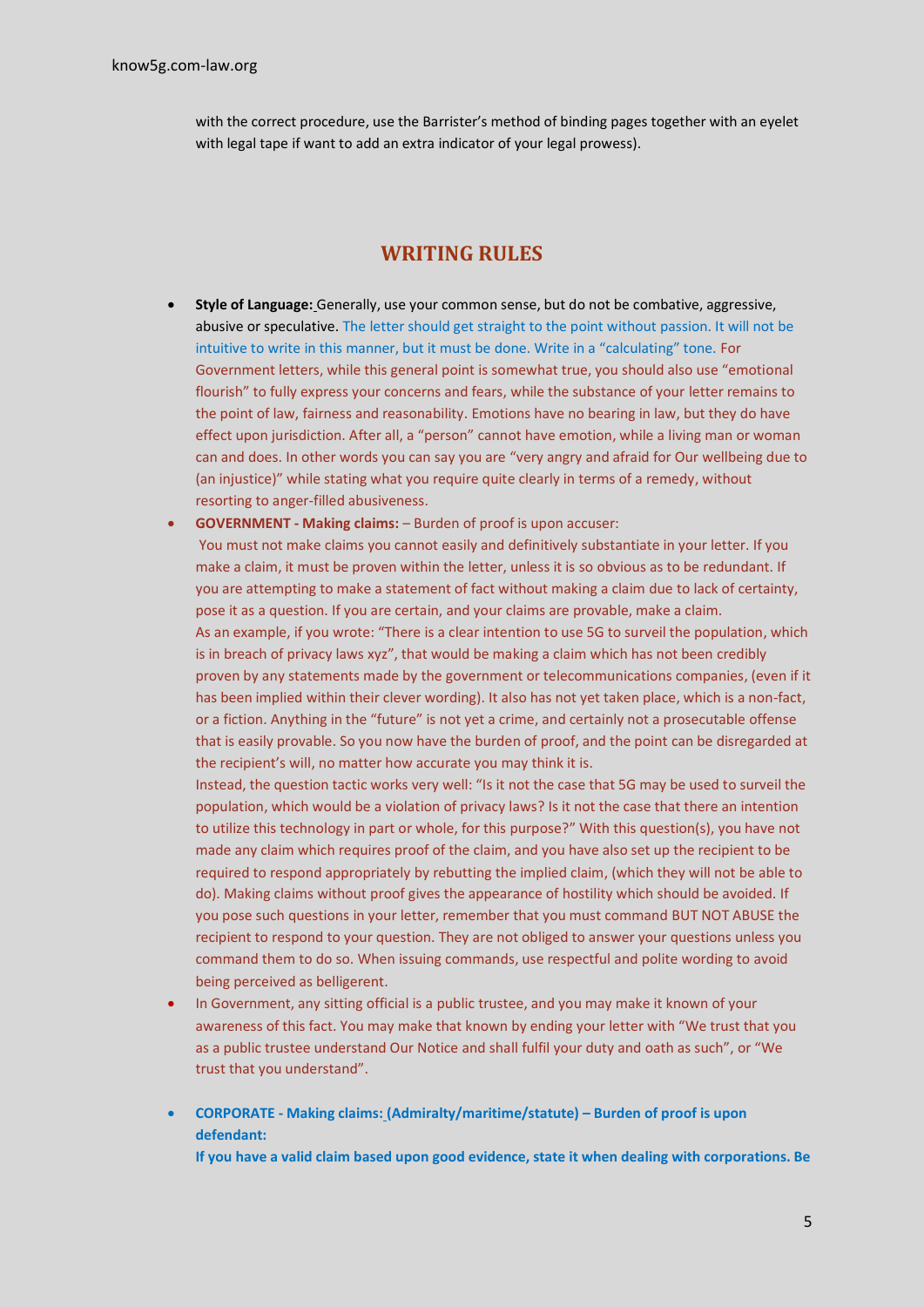**sure you have good evidence which cannot be conceivably refuted. Otherwise, follow the same model with posing a statement as a question in the previous point.** 

 **Mode of expression:** Generally speaking, you should not use first person expressions such as "me", "I', "my" or "myself" as these are associated with ownership and identity ('person' status). Write using "We", "Our", "Ourself", "One", "One's", "Oneself", "Us" or "this author". It may seem "posh" to do so, but it must be done to separate yourself from the corporate entity known as your "person", which has no standing in their dead-fiction world of corporate entities and individuals. If that seems too awkward for you, use a preface sentence at the beginning of the letter specifying the use of "I" or "me" etc. is to be understood to mean a reference to your living soul and being, and nothing else.

When dealing with the recipient as a servant of your will, do the opposite. Use "you", "your", "yours" and "yourself" which you may notice, is how all corporations address "you" in correspondence. "You" and similar words, are the words of the slave or servant, which compels performance if "you" do not rebut the veiled meaning of those words. (Have you ever noticed legal letters accuse and demand "you" to perform in some way?)

- **Length:** Keep the letter within the limits of three pages. Ideally you can compress it to one or two, if you choose your words carefully, and avoid irrelevant or un-actionable fluff and flourishes.
- **Demands for Action:** There are some important rules to demands for action.
	- o Specific positive action must be clear and defined
	- o Specific cease of action must be clear and defined
	- o Time frame for demand of action must be stated (given reasonable time to act / cease / respond)
	- o Date of letter must be specified as a reference point for demand of action or ceasing of activity
	- o Action demands must be within the bounds of the recipient's ability.
	- $\circ$  You MUST be diligent with responding in due course to their responses should you receive any. You must also be diligent in holding the recipient to strict time permissions. If you ask for a response within 28 days, give them 28 plus 6 additional for leniency with respect to the delays with postal services. Use common sense.

# **ENVELOPE AND MAILING, KEEPING RECORDS**

- **Addressing:** Address your letters to them in their Official capacity on the envelope (but NOT in the letter). In other words, the usual manner we are all accustomed to. This is to ensure the letters are not "suspicious" prior to opening by the recipient(s).
- **Proof of Service**: It is important to keep evidence that you sent your letter to the relevant addresses. It is easy to claim a letter was 'lost in the post" and other dodges of due process.
	- o **Proof of Service (Registered Post):** Pre-purchase a registered mail envelope, so you can use the barcode number from the envelope as a reference number to be printed on the top of your letter, in the Header section. Once en route to the recipient, check your registered post tracking online, and take a photo or screenshot of acceptance of delivery.

Video record the unfolded letter and registered post envelope, clearly depicting the text of the letter and details on the envelope. Ideally your video will be time-stamped. Be sure the video device such as a mobile phone will record the current time and date into the metadata (properties) of the recorded file, and into any copies that may be used for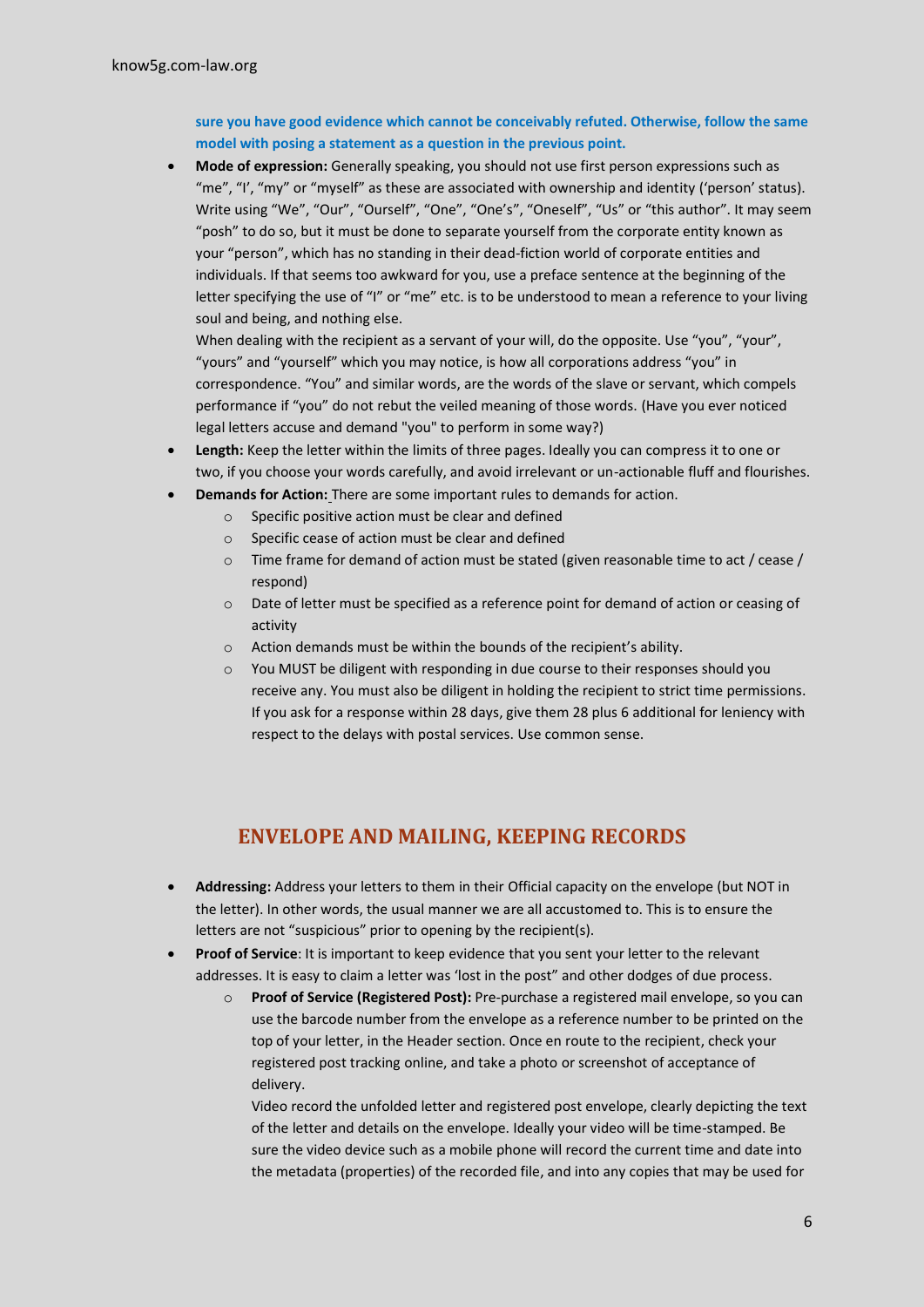evidence. While continually filming, fold the letter, place in the envelope, and seal it. If you are delivering to a post office for proof of being placed in their custody, you can ask the clerk to film you doing all of the above in their sight. Post offices have recording cameras, which can also be used as evidence.

Send via registered mail, and keep the receipt.

o **Proof of Service (J.P. as witness):** If you have access to a Justice of the Peace (J.P.), you can ask to have them oversee the signing of the original print of your letter in their presence, to bear witness it was placed and sealed into your Registered Post envelope, noting the date and registered number of the envelope. They may or may not certify your original to state they witnessed the letter as yours. Bring a photocopy of your signed letter for them to certify as a true copy, or a second original print for them to certify as a copy of the letter you will post.

To give your document even higher standing, go to three separate JPs and have the final JP witness you placing the letter in the envelope. This essentially "notarises" the document, giving it higher lawful standing.

You can find a JP here:

<https://www.rvahj.org.au/how-to-find-a-jp-in-australia#info>

- o **Proof of Service (three witnesses):** You may also use a minimum of three witnesses to sign a photocopy or duplicate of your letter, bearing witness that they sighted your sealed and sent original letter in the specified Registered Post envelope, and that the original and copy is exactly the same. Make sure they actually do witness this fact; if they were not actual witnesses, would be in perjury.
- o **Affidavit:** If you wish to bullet-proof this whole process, go to a J.P. to get them to sign an "Affidavit of Service" to prove to any court, that the letter was served.
- **Email:** No matter which of the above you use, be sure to email the letter recipient a copy of your posted letter, and a Blind Carbon Copy (BCC) of your email to trusted friends and relatives as witness to your correspondence.
	- o **Email receipts:** Take note of dates and times of email replies including auto-replies, as these are considered delivery receipts. You can request a digital signature of the email being received, but they may not "play ball" here.
- **Keep a copy:** Keep duplicate copies of all correspondence on hand, and also with a trusted relative or friend if you can.
- **Journal:** Keep a record of dates and times, and details of all correspondence. This may prove very useful in future.
- **Autograph:** In the legal world, a signature is what is used. In the realm of real law of the living, it is an autograph or your "mark". Please see the Example Notice for how to autograph your Notice/s for the correct method, and do not deviate. You will see that this changes, depending upon the type of Notice.

# **GENERAL POINTS**

Try not to ask a question unless you already know, or have a fair idea of the answer, to any question you ask. This puts you at a tactical advantage, as it helps to "corner" the recipient with carefully crafted "statementquestions".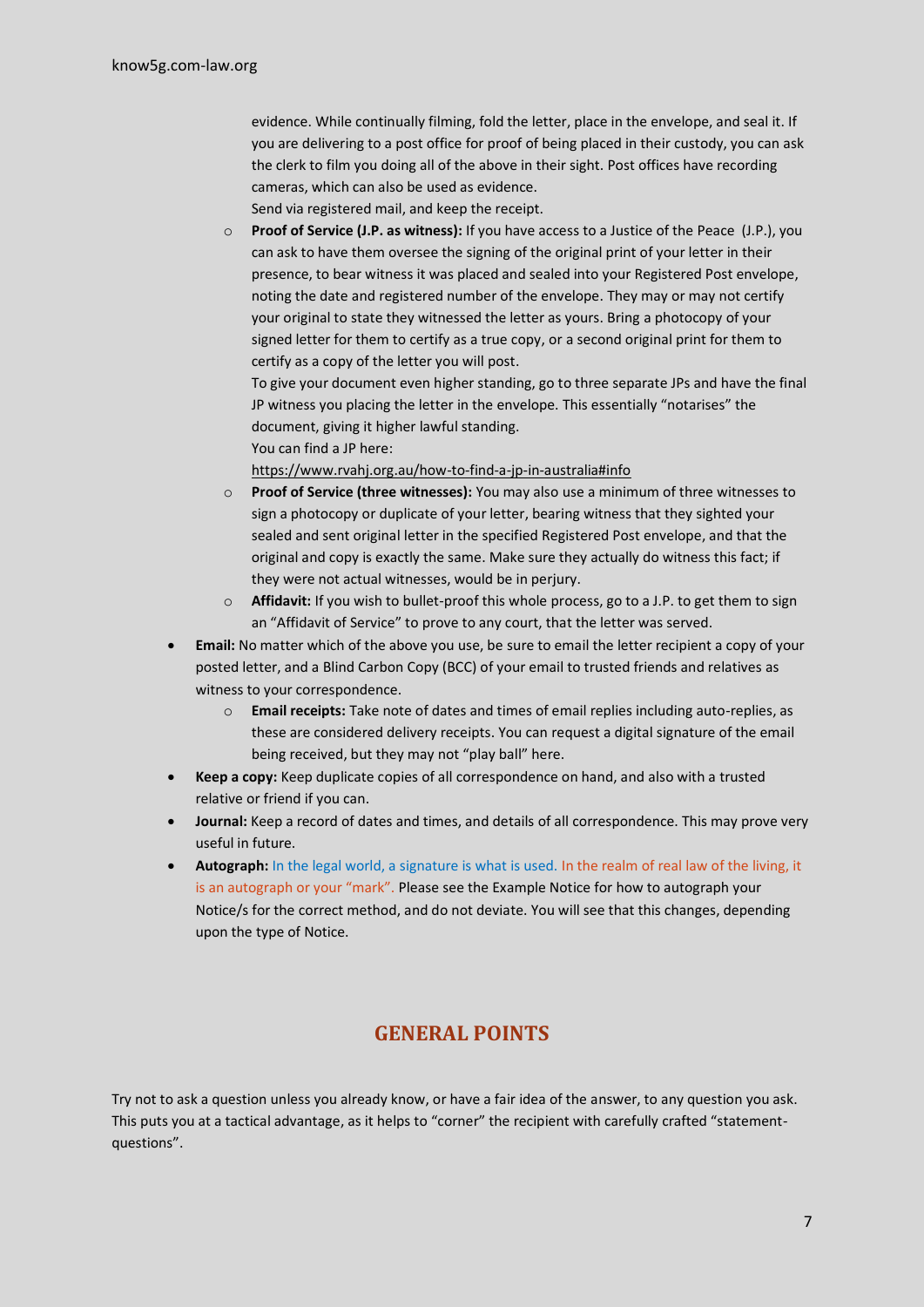Keep all correspondence in written form. Do not make or receive phone calls when corresponding, unless you have experience in these types of circumstances, and are familiar with legal language and all its pitfalls. If you do receive a call by surprise, immediately insist they must correspond in writing, effective immediately.

# **ADMINISTRATIVE PROCEDURE (4-STEP PROCESS)**

As you may have experienced yourself, there is a general procedure that has been adopted in dealing with administrative processes. The general rule is:

1<sup>st</sup> Notice (e.g., a Bill, or Infringement Notice) – 28 days to respond, plus an additional 3 days for postal delays. Give an additional 3 days for both sending and receiving mail for all Notices.

2<sup>nd</sup> Notice (Reminder Notice) – 14 days to respond

3<sup>rd (</sup>Final Notice) – 7 days to respond

4<sup>th</sup> Notice (Notice of Default, Default Judgment)

Upon the  $4^{th}$  notice, any failure of action within the specified time-frame is now where anyone can take legal action against the recipient of Notice.

We will use the same process.

The letter is to be considered "received" from the date the letter is collected by the Post Office. This works both directions, so remember to give an additional 3 days for each letter. This includes allowed an extra 3 days for you sending a letter via post to the recipient, and 3 days for the receipt of their response, totalling 6 additional days grace as a courtesy. It would be wise to keep duplicate letters and a journal of correspondence, with all receipts and evidences in a safe place, in chronological order. Record dates if you receive any correspondence in the mail.

You must state in your letters a specified time-frame in which to respond. If you intend 28 days to respond appropriately, politely state their required response time. This is very important to state what action you may take should they fail to comply. (Reminder notice, Notice of Default, Court proceedings etc).

The correct office to address your concerns will be available on local, state and federal websites. We have not provided these here, as they are subject to change and may be different at the time of writing this document. Similarly, email addresses may change, so it is better to find the most current ones available.

What is next?

Have a look at the example letters and blueprints if you have not already. Then have a look through the Source References document for some ideas and points of interest to start addressing in your letters.

### **FURTHER INFORMATION**

Feel free to share your successes and experiences, your findings and research by contacting us at our website: [https://www.know5g.com-law.org/contact-us/.](https://www.know5g.com-law.org/contact-us/)